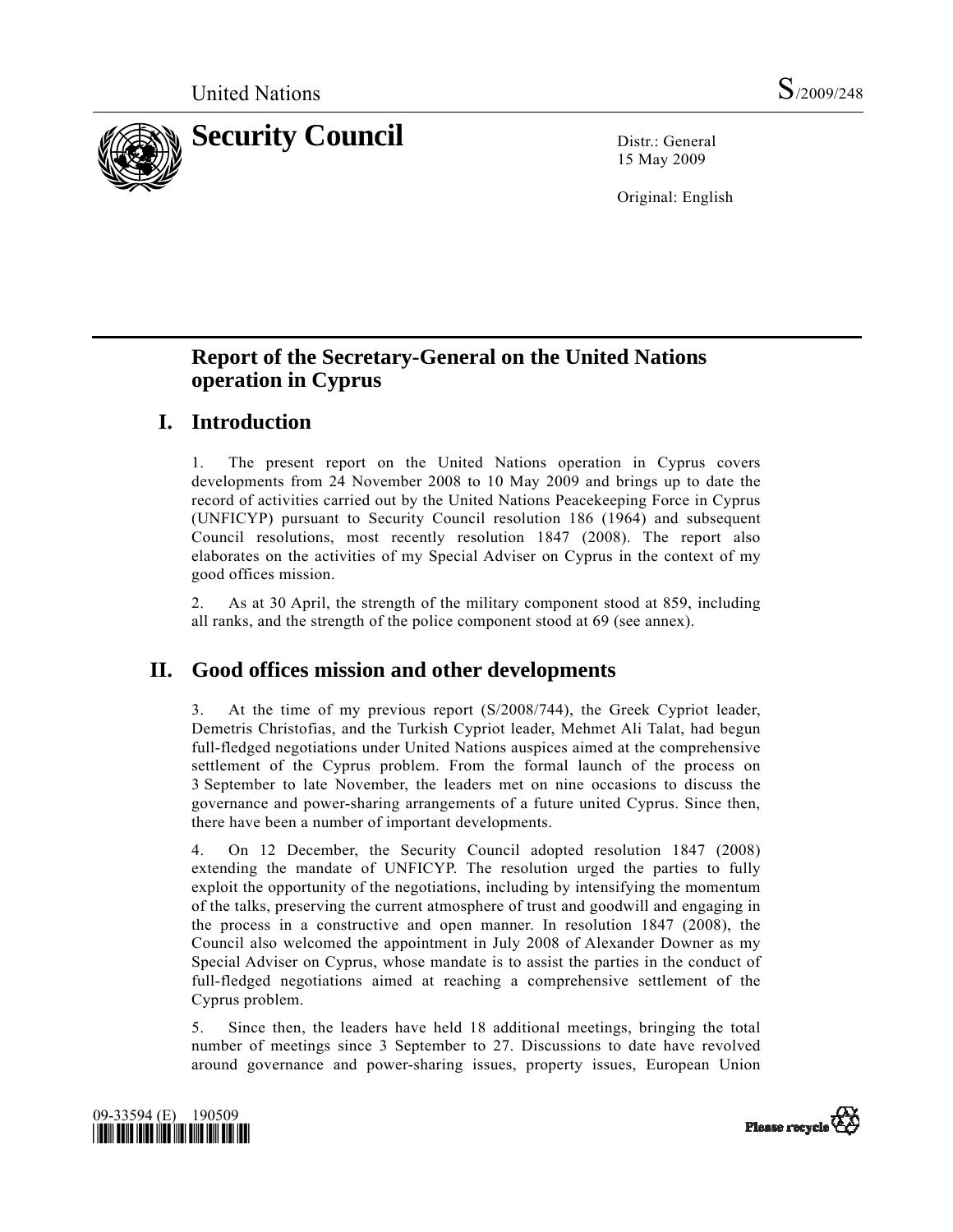matters and, partially, economic matters. Topics remaining to be addressed in the first reading or review of negotiation issues relate to security and guarantees and territory. All of these meetings have taken place in the presence of either my Special Adviser Downer, or my Special Representative Tayé-Brook Zerihoun, or both.

6. While the leaders have maintained a steady pace of almost one meeting per week, their efforts have also been supported by a gradually increasing number of preparatory meetings between their respective representatives, George Iacovou (Greek Cypriot) and Ozdil Nami (Turkish Cypriot), as well as technical meetings at the expert level. In early May, the leaders publicly committed, through my Special Representative, to intensifying their efforts further, not least through additional meetings at the level of their representatives.

7. On 22 December, the leaders issued a joint statement in which they reaffirmed their strong commitment and resolve to finding a comprehensive settlement of the Cyprus problem. In their statement, the leaders also recognized that, although some progress had been made, it had been insufficient. The two leaders thanked the United Nations for its contribution.

8. In parallel to the full-fledged negotiations, some of the technical committees established by the leaders in March 2008 have continued to meet, albeit at a slower pace than during the preparatory phase of the talks. Out of the seven established technical committees, four have continued to work — those on crime and criminal matters, cultural heritage, health matters, and the environment.

9. On 14 April, the leaders agreed to the implementation of 4 of the 23 confidence-building measures identified by the technical committees, which were aimed at improving the daily life of Cypriots across the entire island. They concern the passage of ambulances through crossing points in cases of emergency, the establishment of a communications and liaison facility (operating round the clock) to share information on crime and criminal matters, an initiative funded by the United Nations Development Programme (UNDP) on awareness-raising measures for saving water and the establishment of an advisory board on shared cultural heritage. UNDP has earmarked more than \$600,000 to support such initiatives.

10. Since my last report, I have had various contacts regarding the Cyprus issue directly with the leaders, Mr. Christofias and Mr. Talat, as well as with other key interlocutors, such as Prime Minister Recep Tayyip Erdoğan of Turkey and Prime Minister Kostas Karamanlis of Greece. During these encounters, I reiterated my support to the process and urged those interlocutors to remain committed to the current process and to continue to show flexibility in the months ahead. All interlocutors expressed to me their support for a mutually acceptable solution.

11. Over the reporting period, my Special Adviser has been on the island on five separate occasions, to meet primarily with the leaders and their representatives and to host and facilitate the formal negotiations. He also used those opportunities to listen to as many views as possible from a wide cross-section of Cypriots on both sides of the political divide. This included regular meetings with the leaders of political parties, representatives of the business community and trade unions, religious figures, the academic community, civil society groups and others.

12. Since December, my Special Adviser has also travelled to London and Paris to meet with the Secretary of State for Foreign and Commonwealth Affairs of the United Kingdom of Great Britain and Northern Ireland, as well as high-level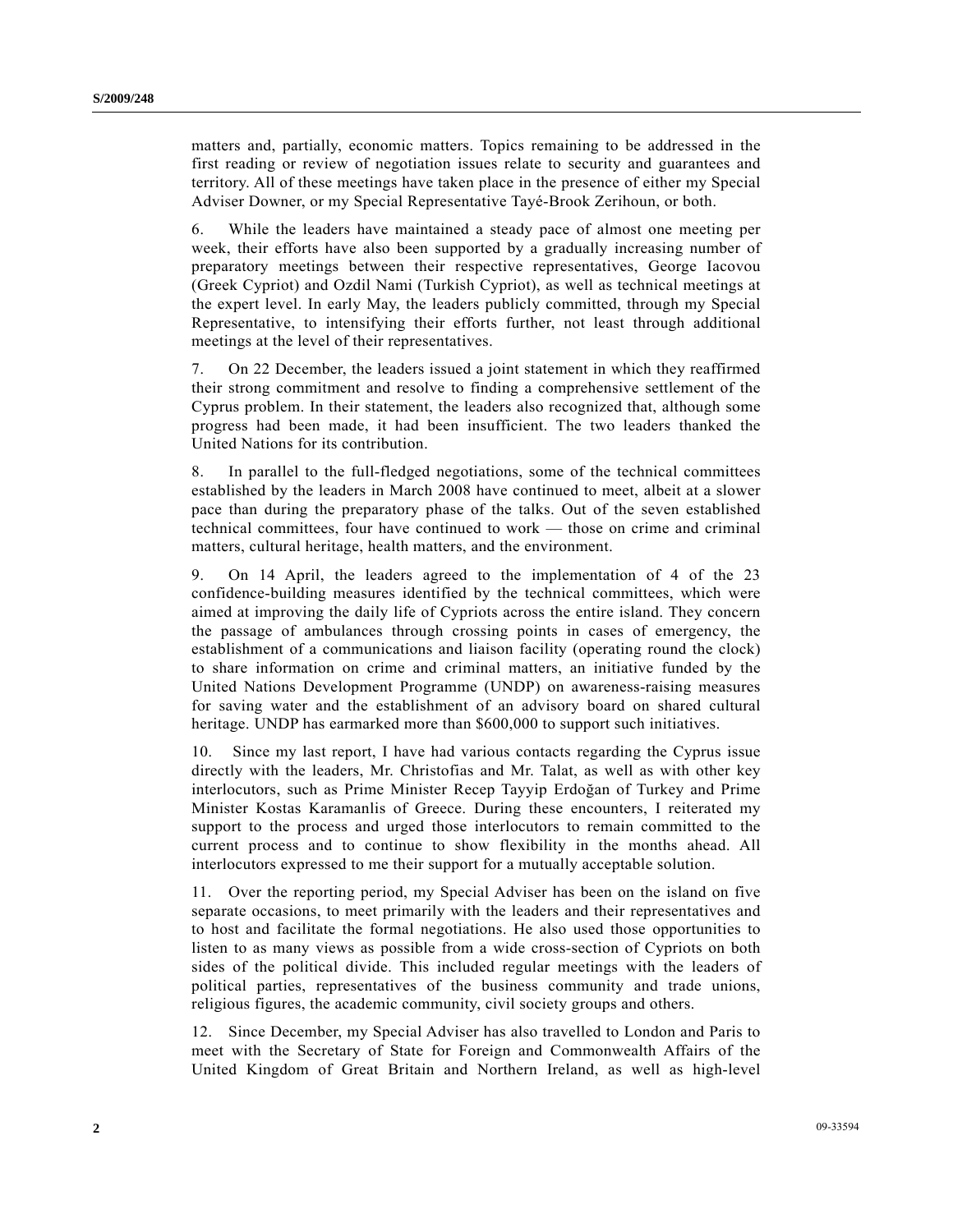officials of the Office of the President and of the Ministry of Foreign Affairs of France. All interlocutors reaffirmed their support for the peace process and their commitment to assisting the parties in their efforts. My Special Adviser is scheduled to visit Moscow and Beijing in May and June, respectively.

13. In late April, my Special Adviser briefed the Security Council on the developments in the negotiations, welcoming the good and steady progress achieved by the parties. The Council subsequently issued a presidential statement (S/PRST/2009/10) on 30 April, in which the Council reiterated its full support for the process, commended the leaders for their political leadership and warmly welcomed the progress made so far and their joint statements. The Security Council strongly urged the leaders to increase the momentum in the negotiations, emphasizing the importance of all parties engaging "fully, flexibly and constructively" and said it looked forward to decisive progress in the negotiations in the near future.

14. In line with a request from both sides on 14 April 2008 for the United Nations to provide infrastructure and personnel support to allow the parties to carry forward the process, the Office of the Special Adviser has continued to strengthen its capacity. In coordination with the Department of Political Affairs and UNFICYP, the Office of the Special Adviser on Cyprus provides support to my Special Adviser and facilitates work on specific themes and chapters dealt with in the talks, as required. His immediate office aside, my Special Adviser is also assisted by international thematic experts, who provide him with insights into some of the more complex topics of the ongoing negotiations. To date, international thematic experts have been engaged on issues relating to governance and power-sharing, property and European Union matters.

15. As I reported previously, the United Nations has adopted an integrated approach, which maximizes synergies between my good offices mission and UNFICYP. My Special Representative and Chief of Mission of UNFICYP, Mr. Zerihoun, continues to serve as my Deputy Special Adviser on Cyprus. As such, he articulates and is the conduit for support — substantive and administrative provided by UNFICYP and the United Nations country team to the good offices effort. In his capacity as Special Representative, he has also coordinated expertise from the United Nations country team in a common effort to help create an environment conducive to a successful outcome.

## **III. Activities of the United Nations Peacekeeping Force in Cyprus**

#### **A. Prevention of a recurrence of the fighting and maintenance of the military status quo**

16. During this reporting period, the situation in the buffer zone has remained stable. In general, the opposing forces have cooperated well with UNFICYP. The main focus of the military operations of the Mission has been to maintain stability in the buffer zone. UNFICYP has submitted a package of military confidence-building measures to both of the opposing forces. To date, the National Guard has responded by nominating a designated committee on confidence-building measures to work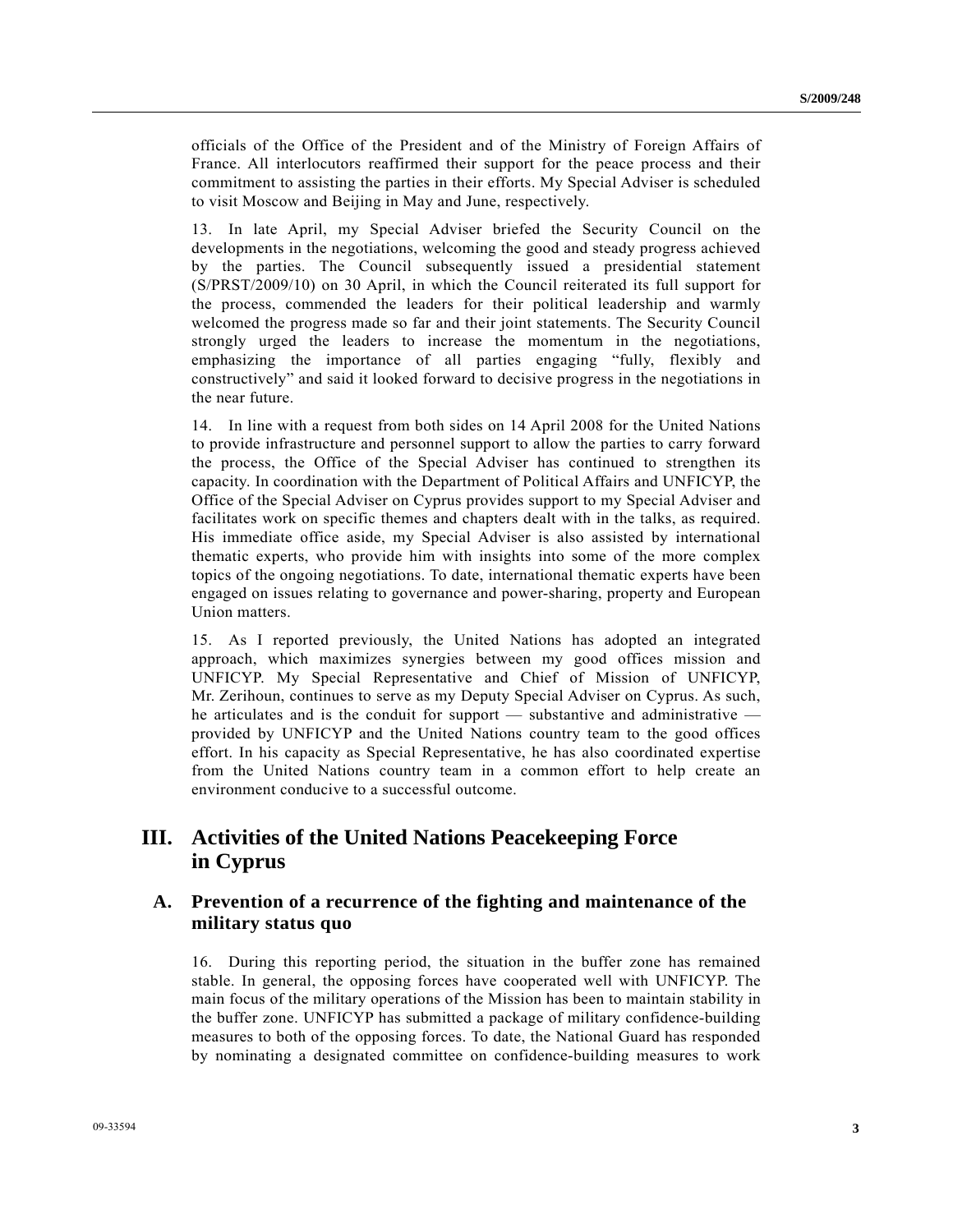with UNFICYP. It is hoped that this positive step will be followed by similar steps by the Turkish Forces soon.

17. The total number of military violations and other incidents during the current reporting period was 276. This figure represents a decrease of 22 per cent compared with the previous reporting period. Typical violations were minor in nature and had little effect on the stability of the ceasefire lines. Such violations included unauthorized improvements to military positions, incursions into the buffer zone, overmanning of observation posts and minor cases of ill discipline.

18. The opposing forces continue to employ low-level measures in an effort to irritate or cause minor intimidation of the opposing side. Such acts are more common where the positions of the opposing forces are in close proximity, as in the centre of Nicosia. It is hoped that the confidence-building measures proposed to both sides can be taken forward to help prevent such incidents in the future.

19. The Turkish Forces committed nine military airspace violations during the reporting period. These included VIP inspection visits of the ceasefire line by and resupply/troop rotation in the Kokkina pocket.

20. Both the National Guard and the Turkish Forces conducted low-level and familiarization training during the reporting period. In addition, the Turkish Forces conducted an armoured manoeuvre exercise (Grid 38SWD4286) east of Nicosia and within 1,000 metres of the buffer zone in sector 4. Due to the close proximity of the exercise to the buffer zone, it caused considerable concern to the National Guard. The exercise was conducted over a period of several weeks in March. It involved main battle tanks moving in close proximity to the ceasefire line in full view of the National Guard. The exercise was in contrast to the decision of both the National Guard and the Turkish Forces to cancel their major exercises ("Nikiforos" and "Toros") last year, as reported previously.

21. During the reporting period, the Turkish Forces increased the restrictions on the movements of UNFICYP. Since 1 January 2009, there have been 43 such incidents in the north. The restrictions have taken various forms, from preventing UNFICYP personnel from crossing at Turkish Cypriot checkpoints to escorting them out of the northern part of the island. UNFICYP has recently received assurances from authorities in the north that the restrictions have been lifted; however, although the rate of incidents has diminished, restrictions continue. The matter has also been raised by UNFICYP with the Turkish Forces and by United Nations Headquarters with the Permanent Mission of Turkey to the United Nations in New York. Further to these new incidents, routes continue to be denied on the Karpas peninsula and tight controls imposed on access to, and the conduct of operations within, the fenced area of Varosha. The United Nations continues to hold the Government of Turkey responsible for the status quo in Varosha.

22. Positions established by the opposing forces in the Dherinia area that violate the status quo, referred to in my previous reports (S/2008/353 and S/2008/744), remain in place. The Turkish Forces retain the checkpoint in the Laroujina pocket. They have conducted regular inspections of the liaison post at Strovilia, and have repeatedly overmanned the position, in violation of the military status quo in the area.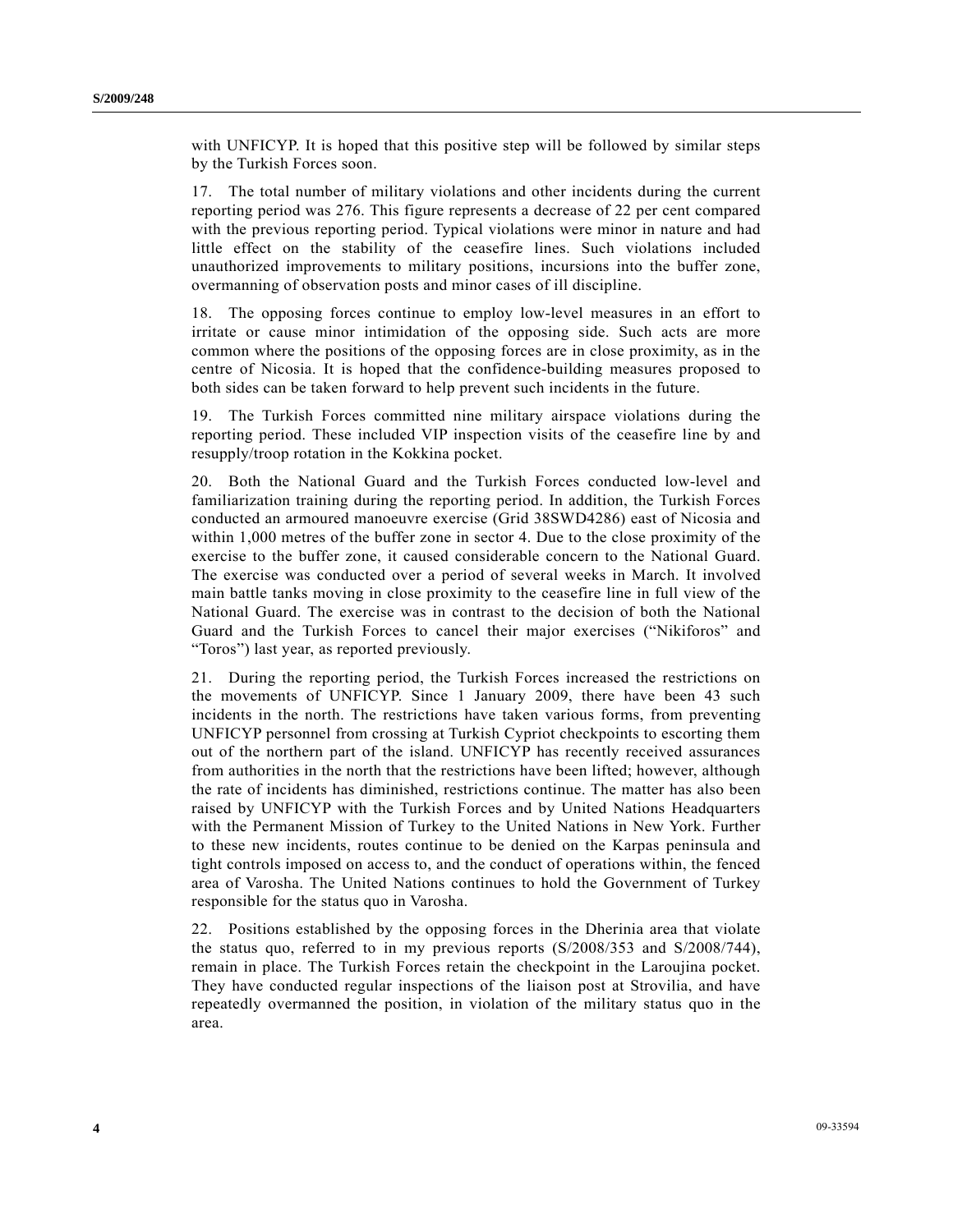#### **B. Demining activity in the buffer zone**

23. The Cyprus Mine Action Centre has continued to manage mine clearance operations in the 26 minefields agreed for clearance under the current agreement. By the end of April, 21 of the 26 minefields had been cleared. Discussions continue with a view to obtaining the agreement of the Turkish Forces on the clearance of 12 additional mined areas.

24. The Government of the Republic of Cyprus and the European Union agreed to provide  $\epsilon$ 2.5 million each to fund the project until April 2011. The European Union contribution is provided from the  $E259$  million aid package for development in northern Cyprus. The  $\epsilon$ 5 million should allow the programme to fulfil its objective of delivering a mine-free buffer zone.

#### **C. Restoration of normal conditions and humanitarian functions**

25. Cypriots from both sides continued to seek assistance from UNFICYP in facilitating day-to-day issues arising from the division of the island that affect their lives, including on educational matters, medical evacuations and the transfer of deceased individuals, as well as on commemorative, religious and sociocultural gatherings. The mission also continued to facilitate the normalization of conditions in the buffer zone and humanitarian assistance to the communities as required.

26. During the reporting period, UNFICYP recorded approximately 873,700 crossings through the buffer zone, of which 210,950 were through the Ledra Street crossing point. As at March, the two chambers of commerce recorded that goods worth approximately  $\epsilon$ 500,000 crossed from the south to the north and goods worth approximately  $E$ . 3 million crossed in the opposite direction. Implementation of the joint project prepared by the two Nicosia municipalities under the Nicosia master plan for the restoration of buildings at Ledra Street, is still pending, awaiting agreement between the two sides.

27. Despite an earlier commitment, the impasse regarding the opening of Limnitis/Yeşilırmak and other crossings continues. Various options suggested by the United Nations have failed to satisfy the respective concerns of the parties.

28. UNFICYP, in cooperation with international and local partners, facilitated 65 bicommunal events, with the participation, since my last report, of more than 4,000 people from both communities who came together to promote the reunification of the island and support the ongoing negotiations between the leaders of the two communities. These events were held at the Ledra Palace Hotel and nearby in the buffer zone, which continues to be considered by both sides as a neutral venue.

29. On 17 March, the leaders spoke at a bicommunal event organized by the respective chambers of commerce and industry, which launched a new project for promoting greater business collaboration between the two communities. The UNDPfunded project aims to reinforce, foster and nurture economic interdependence between the two communities.

30. Regular monthly meetings between Greek Cypriot and Turkish Cypriot political party leaders and representatives continued to be held at the Ledra Palace Hotel under the auspices of the Embassy of Slovakia. The political parties issued joint communiqués expressing support for the two leaders and the political process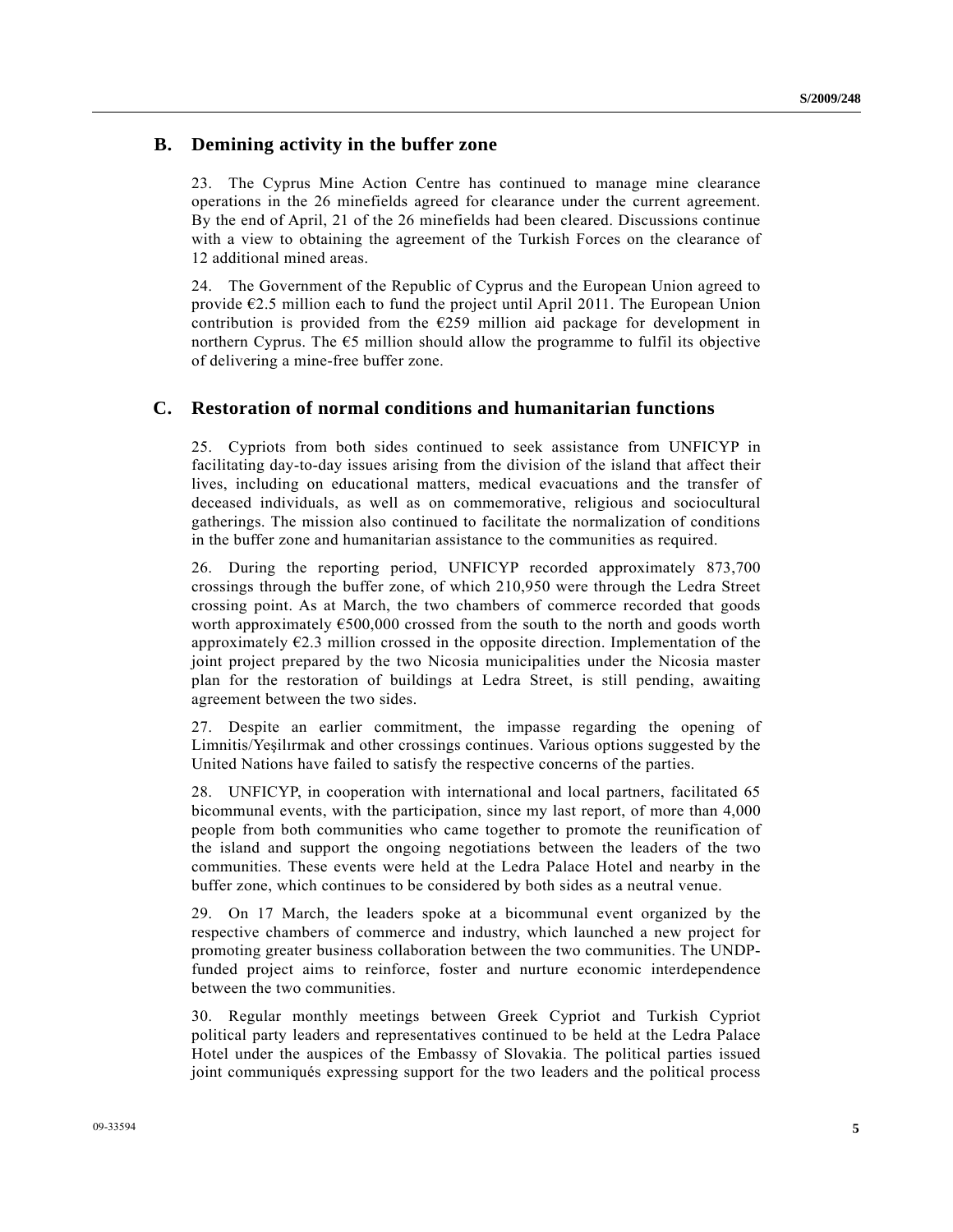and emphasizing the importance of education to promote the peaceful coexistence of communities, reconciliation and multiculturalism. The Government of Slovakia is hosting a meeting of this forum in Bratislava from 14 to 17 May to commemorate the twentieth anniversary of the initiative.

31. UNFICYP continued to deliver humanitarian assistance to Greek Cypriots and Maronites living in the northern part of the island. During the reporting period, UNFICYP conducted 54 humanitarian convoys and visits to 367 Greek Cypriots and 133 Maronites in the north. The requests made by 11 Greek Cypriot and 44 Maronite internally displaced and refugee families that wish to return to, and permanently reside in, the north are still pending, owing to differences between the two sides over the eligibility criteria for permanent returns.

32. UNFICYP also continued to assist Turkish Cypriots living in the south in obtaining identity documents, housing, welfare services, medical care, employment and education. In Limassol and in Paphos, the mission has worked with local authorities and community representatives to strengthen support for the educational and social needs of the community. In this regard, there have been no new developments regarding the establishment of a Turkish-language primary school in Limassol.

33. Members of both communities continue to seek to use the buffer zone for various civilian activities, including farming, maintenance of public and private infrastructure, construction and commercial ventures. Consideration and facilitation of those activities while ensuring stability remains one of the main challenges facing the mission, as the continued lack of adherence to UNFICYP procedures regarding civilian activities in the buffer zone continues to pose problems to the implementation of the mandate of the mission.

34. During the reporting period, UNFICYP authorized 18 projects in the buffer zone, including the establishment of one new civil-use area. These projects included construction of a residential and agricultural nature, along with an increase in water extraction activities attributable to the recent drought conditions on the island.

35. UNFICYP continued in its efforts to assist in maintaining good relations and building confidence between the Greek Cypriot and Turkish Cypriot communities in the mixed village of Pyla in the buffer zone. To that end, UNFICYP plays a mediation role and monitors long-standing arrangements established between the two communities. UNFICYP facilitated five bicommunal events involving children from the Greek and Turkish Cypriot schools in Pyla, in cooperation with an international non-governmental organization, as a means of increasing awareness and building confidence between the two communities. These events, which had been taking place at regular intervals, were suspended in early May due to disagreements between the communities.

36. The technical committee on cultural heritage continued to discuss the preservation, protection and restoration of immovable and movable cultural heritage on the island. Both sides continued to seek UNFICYP facilitation to access sites and icons of religious and cultural significance. During the reporting period, UNFICYP facilitated five religious and commemorative events on the island, which took place without incident. On 7 February and 25 April, holy mass was conducted in the Monastery of Apostolos Barnabas in the north, the latter mass to commemorate Easter. On 10 May, the Armenian community held prayers at the Monastery of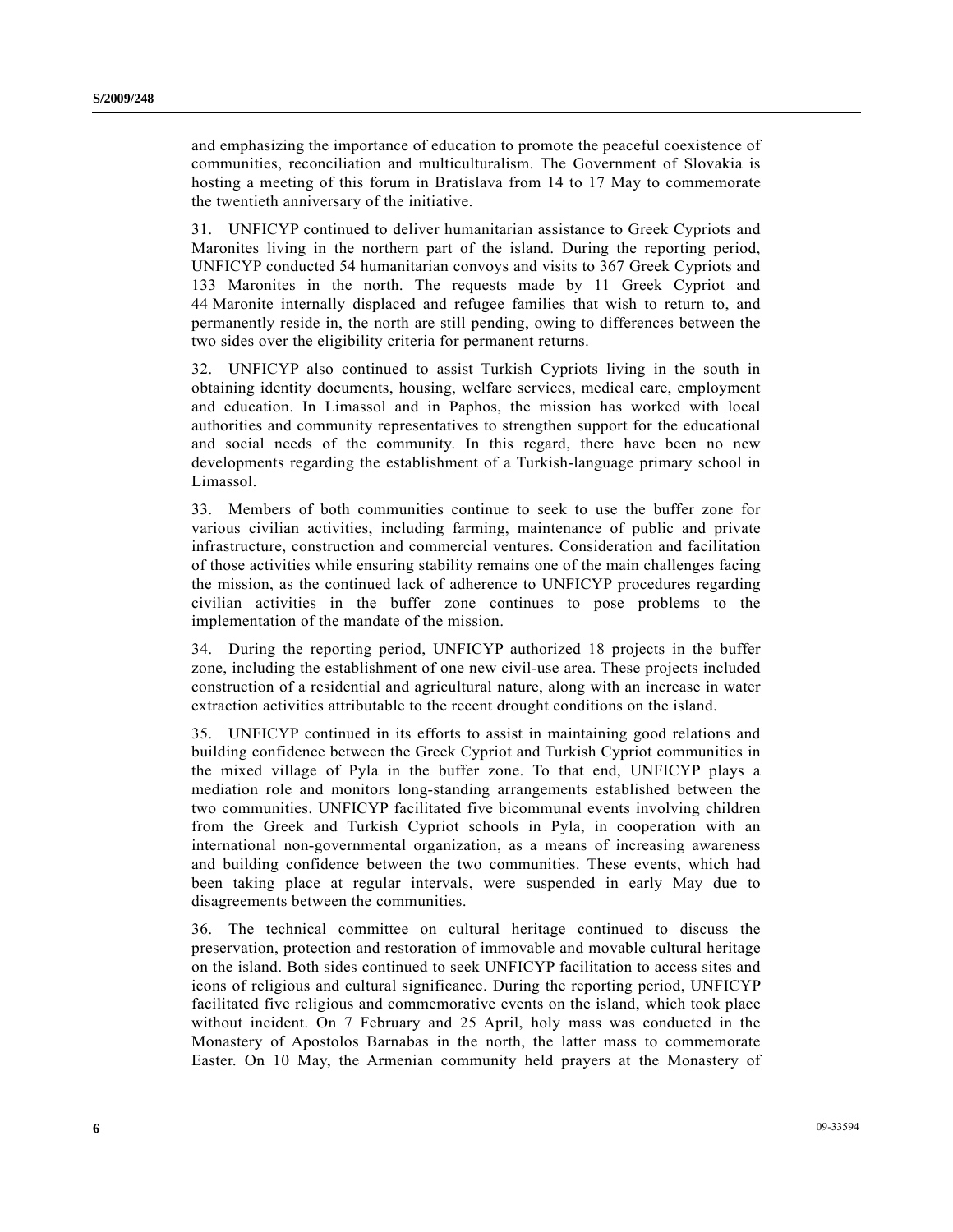Sourp Magar in the north for the second time since 1974. In the buffer zone on 20 April, approximately 250 Greek Cypriot worshippers visited the church in the abandoned village of Varisha in an annual pilgrimage. On 10 May, an annual pilgrimage took place to the abandoned village of Ayios Georgios Soleas.

37. UNIFCYP continues to liaise with the two sides on law enforcement and on issues related to crossings on humanitarian grounds. During the reporting period, UNFICYP facilitated 23 medical evacuations and the transfer of seven persons who were deceased (three Greek Cypriots and four Turkish Cypriots). The mission also conducted 34 prison visits to the 14 Turkish Cypriot inmates in the south and three visits to the one Greek Cypriot detained in the north.

38. Relations between UNFICYP and the police forces on both sides remained cooperative and constructive, with regular communications taking place between the United Nations police liaison officer and liaison officers from the respective police forces.

39. On 15 April, senior United Nations police members met with the Deputy Commissioner of Cyprus Police. Following the meeting, all Cyprus Police commanders of districts adjacent to the buffer zone were given a briefing at UNFICYP headquarters. The Cyprus Police district commanders met their United Nations counterparts and agreed to conduct regular monthly meetings at the local level.

40. In March and April, there were nine cases of theft in the area around Athienou, in the buffer zone. A large quantity of crops, covering at least seven farms, was harvested, and two water pumps were stolen. Enquiries in relation to these thefts are ongoing and United Nations patrols of both military and United Nations police members have been increased in the area. Escorts have also been provided to local farmers who were fearful they could become targets of thieves.

41. The technical committee on crime and criminal matters, which is facilitated by the United Nations police, met on three occasions during the reporting period and agreed to open a joint communications room, which will be staffed by representatives from both sides. The priority task for the joint communications room will be to exchange information and provide timely intelligence.

### **IV. Committee on Missing Persons in Cyprus**

42. During the reporting period, the Committee on Missing Persons continued the exhumation, identification and return of the remains of missing persons. By April, the remains of 530 individuals had been exhumed on both sides of the buffer zone by the Committee's bicommunal teams of archaeologists. The remains of more than 340 missing persons had undergone examination at the Committee's bicommunal anthropological laboratory in the United Nations Protected Area in Nicosia. Following DNA genetic analysis, carried out by a bicommunal team of scientists at the Cyprus Institute of Neurology and Genetics, the remains of 150 individuals had been returned to their respective families.

43. In March, the Committee on Missing Persons was invited by the Committee of Ministers of the Council of Europe in Strasbourg to present its activities. The Ministers' Deputies adopted a resolution strongly supporting the current work of the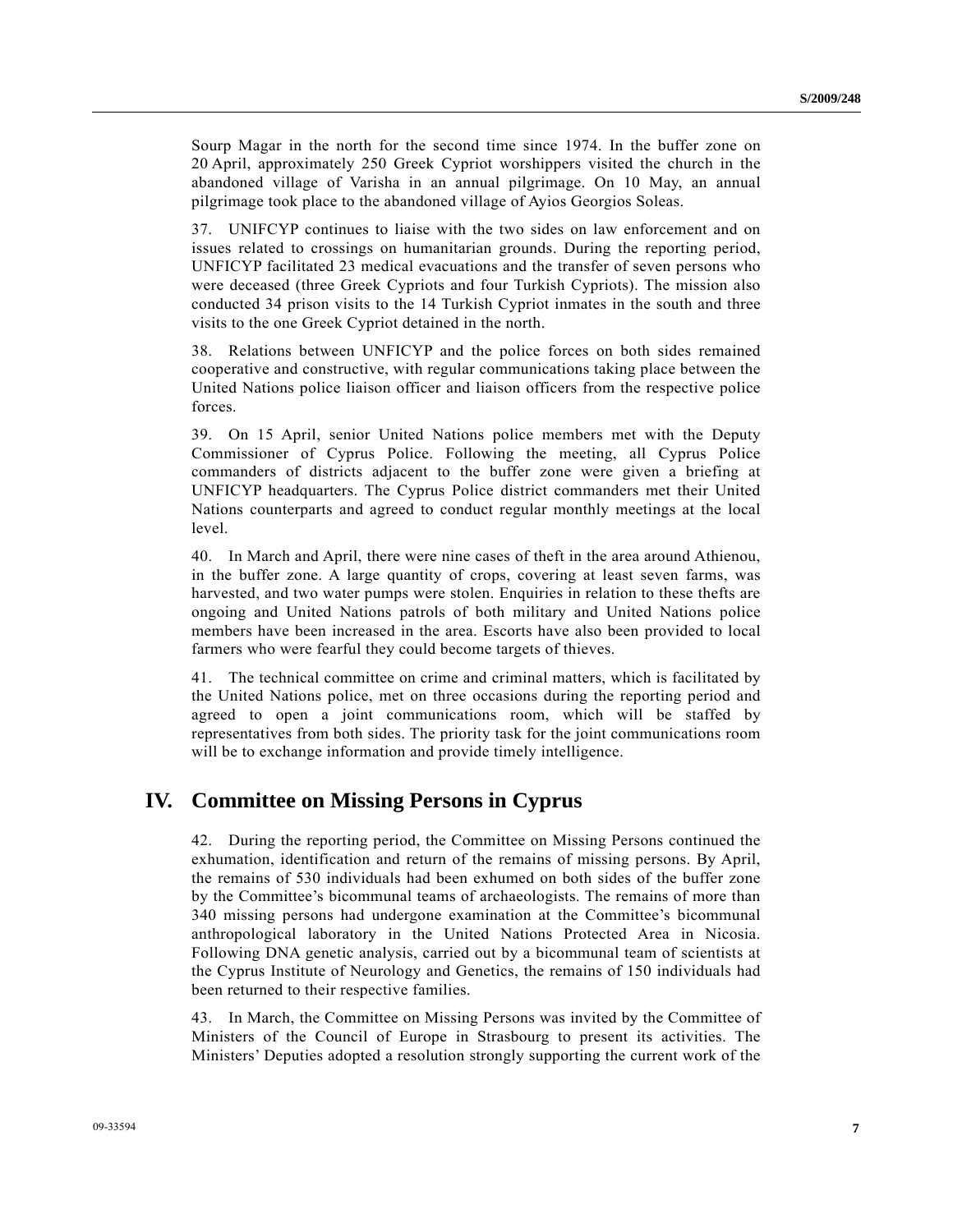Committee on Missing Persons and underlining the need for the Committee to have access to all relevant information and places concerning missing persons.

44. The Committee enjoyed broad political and public support during the reporting period. I continue to urge all parties concerned to take every possible action to speed up the exhumation process.

### **V. Financial and administrative aspects**

45. As indicated in my last report, the General Assembly, by its resolution 62/255, appropriated the amount of \$54.9 million gross for the maintenance of UNFICYP for the period from 1 July 2008 to 30 June 2009, inclusive of the voluntary contribution of one third of the net cost of the Force, equivalent to \$17.5 million, from the Government of Cyprus and the voluntary contribution of \$6.5 million from the Government of Greece. I invite other countries and organizations to do likewise, with a view to reducing the portion of the cost of UNFICYP covered by assessed contributions.

46. My proposed budget for the maintenance of UNFICYP for the period from 1 July 2009 to 30 June 2010, which amounts to \$56 million gross, will be considered by the General Assembly during the second part of the resumed sixty-third session. Should the Security Council decide to extend the mandate of UNFICYP for a further period of six months, the cost of maintaining the Force would be limited to the amount approved by the Assembly.

47. As at 31 March 2009, the total outstanding assessed contributions to the special account for UNFICYP for the period from 16 June 1993 to 15 June 2009 amounted to \$16.8 million. The total outstanding assessed contributions for all peacekeeping operations as at the same date amounted to \$1,940.6 million.

48. Reimbursement of troop- and contingent-owned equipment costs has been made for the periods up to 30 June 2007 and 31 March 2007, respectively, in accordance with the quarterly payment schedule.

## **VI. Observations**

49. During the reporting period, the situation in the buffer zone remained calm. There was a decrease in military violations, and the opposing forces demonstrated restraint and overall good cooperation with UNFICYP. I am hopeful that the discussions on confidence-building measures initiated by UNFICYP will enjoy the support and cooperation of the opposing forces and produce tangible results.

50. The generally good cooperation with the opposing forces was marred by increased restrictions imposed on UNFICYP by the Turkish Forces. These restrictions are constraining the ability of UNFICYP to carry out its mandate and pose significant difficulties for the soldiers based in UNFICYP camps in the north and for UNFICYP civilian staff members conducting routine business in United Nations vehicles. I hope that, following recent assurances from the relevant authorities, UNFICYP will no longer be subjected to such restrictions of movement.

51. Both communities continued to rely on civilian assistance from UNFICYP in a variety of areas, ranging from humanitarian and economic matters to a variety of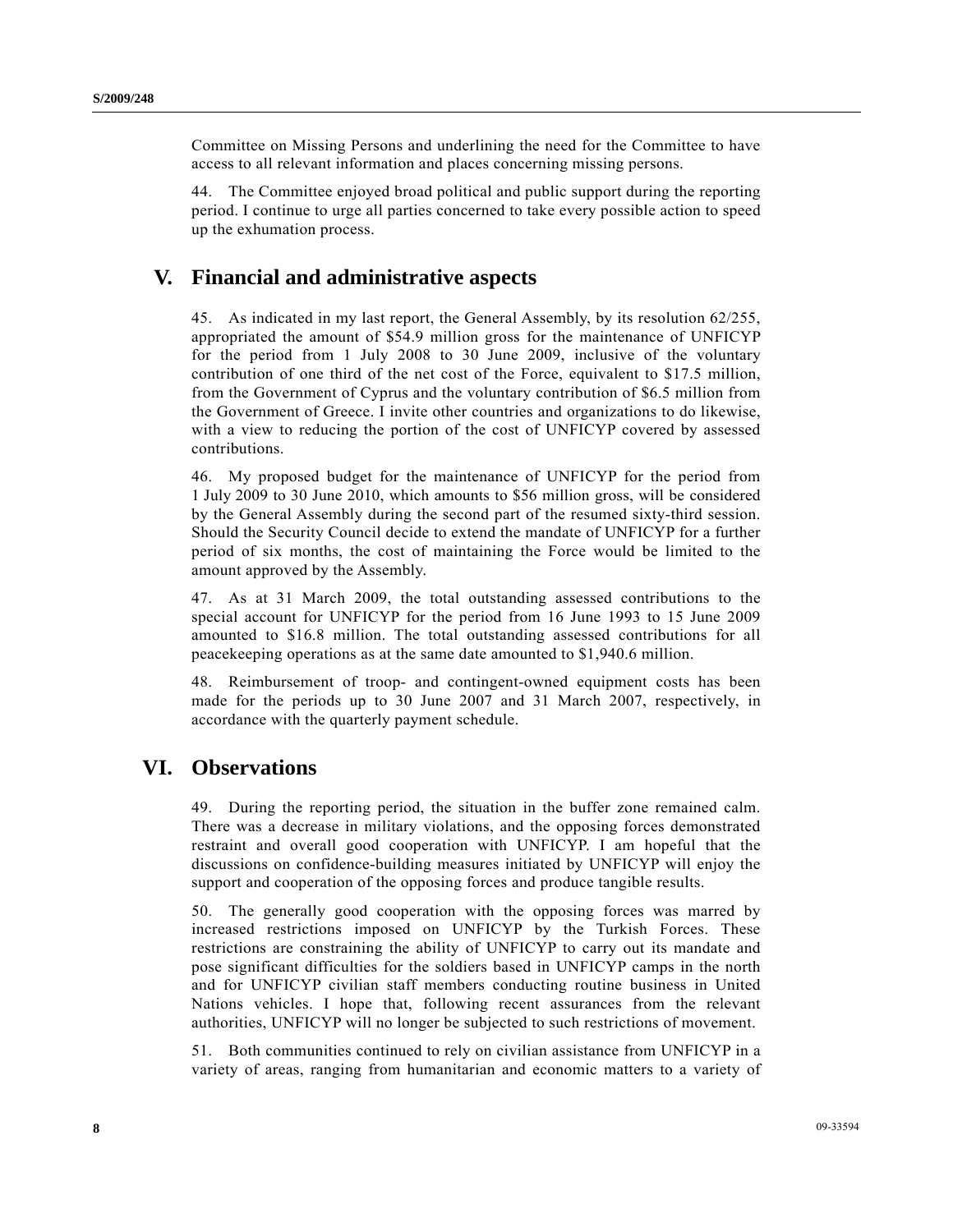bicommunal issues affecting the lives of Cypriots. UNFICYP's non-military activities, particularly in the buffer zone, are expanding as a result of popular demand. In the absence of any formal agreements between the sides, the authority of UNFICYP remains in many cases the only accepted means of resolving local conflicts. I call on both communities to continue to work closely with UNFICYP on solving practical day-to-day issues pending a comprehensive settlement. In this context, I renew my call on the parties to accept the 1989 aide-memoire used by the United Nations to regulate activities in the buffer zone.

52. Further progress has been achieved on the clearing of minefields in the buffer zone. Thanks to the generosity of the Government of Cyprus and the European Union and the support of authorities in the north, the operation, which is an important confidence-building measure, will proceed without interruption.

53. I note with satisfaction that the humanitarian work of the Committee on Missing Persons continues unhindered. I am additionally pleased that the activities of that Committee have also been strongly supported by the Committee of Ministers of the Council of Europe. I continue to urge all parties concerned to take every possible action to speed up the exhumation process.

54. Since my last report, the parties have maintained a steady rhythm of meetings, conducting the negotiations in a positive and constructive manner. The parties now move closer to the end of the first reading of the different issues, having recorded convergence on many points. As I have said on previous occasions, this is of little surprise, as the broad outline and established parameters of the solution are well known and already articulated by the two sides. Nor are they starting from scratch; they have the advantage of a significant body of work to draw upon.

55. At the same time, while areas of significant divergence may be fewer, most are nonetheless fundamental, reflecting the challenge of translating the agreed objective of a bizonal, bicommunal federation with political equality into a functional united Cyprus, where legitimate interests are not only represented but also effectively pursued.

56. My overall assessment is that, while the parties have made steady progress, I see a need for an increase in the pace of the talks as the sides start to address issues more holistically. Indeed, the parties themselves recognize that a settlement will be harder to reach as each day passes without a solution. They also acknowledge that the status quo is unacceptable and that the process cannot be open-ended. The spirit of the negotiations, and the constructive and open manner in which the two leaders are approaching the talks, demand that the solution should be achievable within a reasonable time frame.

57. It is important to note that the excellent personal chemistry between the leaders remains strong, despite the challenges facing them, both in the negotiations and domestically. Their often long one-on-one meetings prior to the plenary sessions are evidence of their mutual commitment and determination to see the process through. Together they have taken ownership of and full responsibility for the process. The challenge facing them — as partners and not adversaries — is to sustain the momentum of the process that they have begun as they enter the next phase of the talks. Further joint messaging and visible joint engagement may help in this direction.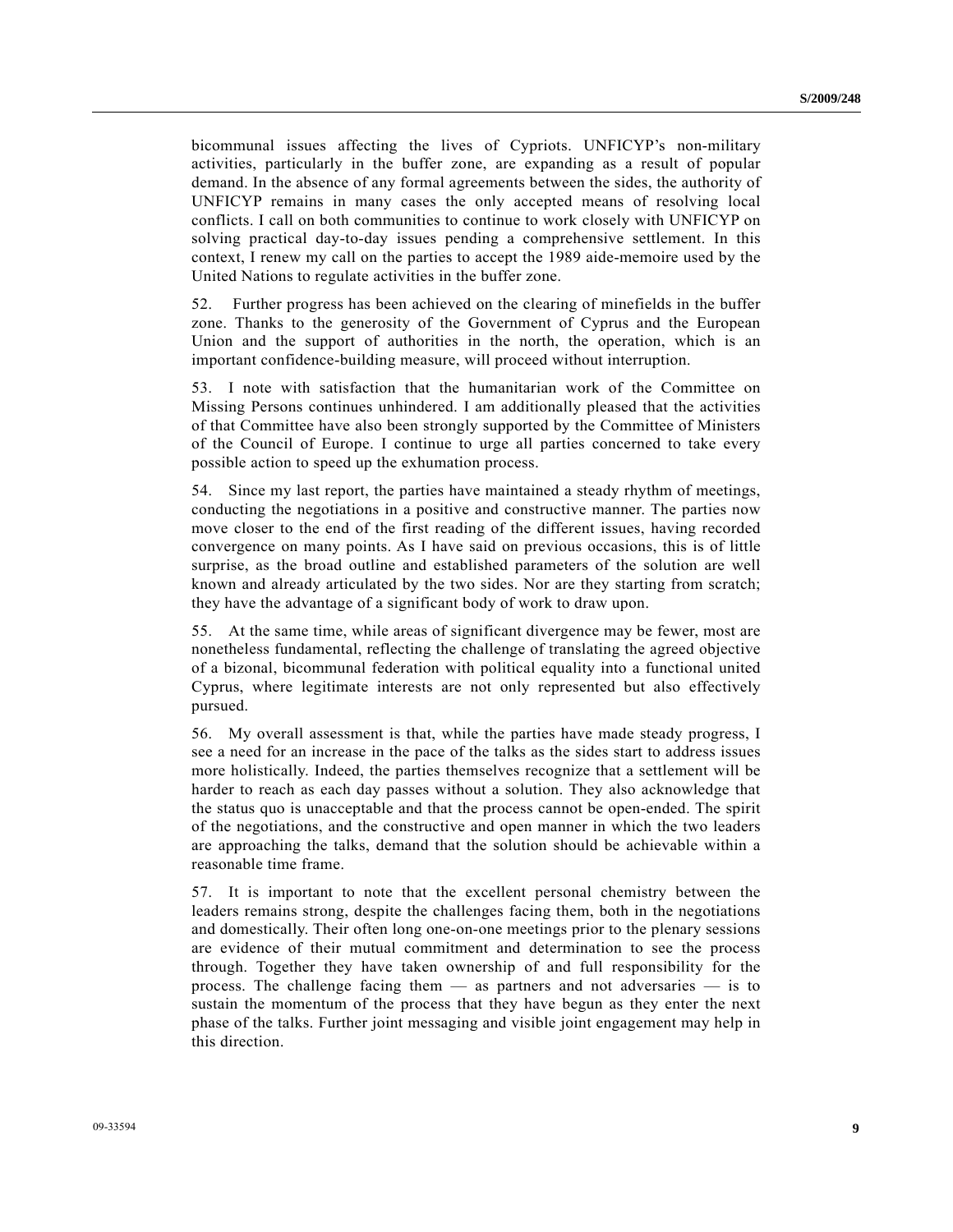58. I am gratified to see that the close relationship between the leaders has led to a lessening of the mutual public recriminations that were more prevalent in the past. At the same time, it is discouraging to note that, during the reporting period, polls have clearly shown a high level of scepticism among the respective populations towards the ongoing negotiations. Given that any eventual agreement will require popular support expressed through simultaneous referendums, it is imperative that the leaders develop strategies to actively communicate to their respective constituencies the economic, political, security-related and many other benefits of a solution, and to convey that a solution would be impossible without compromise.

59. An involved, informed and more energized civil society is essential to building trust and is desirable in and of itself. It is also an essential vehicle for garnering more support for a solution and creating an environment that is more conducive to moving the process forward. The active participation of civil society groups can contribute to making any future settlement sustainable. I call once again upon the sides to find the best means to facilitate the active involvement of Cypriot civil society in the debate and the effort to reach a solution on the future of their country.

60. It is disappointing that, since the agreement on nearly two dozen confidencebuilding measures during the preparatory phase of the talks, the parties have made little progress on their implementation during the reporting period. The original agreement had been received as a welcome breakthrough, not only for improving the daily life of many Cypriots across the entire island but also for encouraging and facilitating more interaction between the two communities. The apparent lack of political will to implement the agreed measures constitutes a missed opportunity in building public support within the communities for the process and creating an improved intercommunal atmosphere crucial to a future united Cyprus. In the same vein, military and other confidence-building measures, such as the creation of crossings, including at Limnitis/Yeşilırmak, and the implementation of the second phase of the restoration of the Ledra Street crossing, which UNDP stands ready to fund, would greatly contribute to an improvement in the atmosphere on the island. I call upon the parties to implement these measures without further delay.

61. As I have stated before, the establishment of economic, social, cultural, sporting or similar ties and contacts will have a positive impact on the ongoing efforts. Such contacts would nurture a sentiment of trust between the communities and help ease the sense of isolation felt by the Turkish Cypriots. Further, greater economic and social parity between the sides will make the eventual reunification not only easier, but also more likely. In the context of an internationally sanctioned peace process, efforts in the opposite direction can only be counterproductive.

62. On the process itself, the leaders have so far maintained the approach adopted since the start, namely to identify and put to the side the less controversial issues on which they agree, identify and negotiate options where they disagree, and put to the side those issues that are difficult to resolve at this stage or that should be considered in tandem with other issues. In this way, the parties have been diligently and commendably consolidating the positions into a meaningful body of understandings to allow for the necessary compromises at a later stage.

63. Both leaders recognize that a comprehensive agreement can only be reached by moving, in the spirit of compromise, beyond positions of principle to how these principles will be applied in practice, and by addressing issues of difference that cut across one another, not in isolation but as areas for potential compromise. They also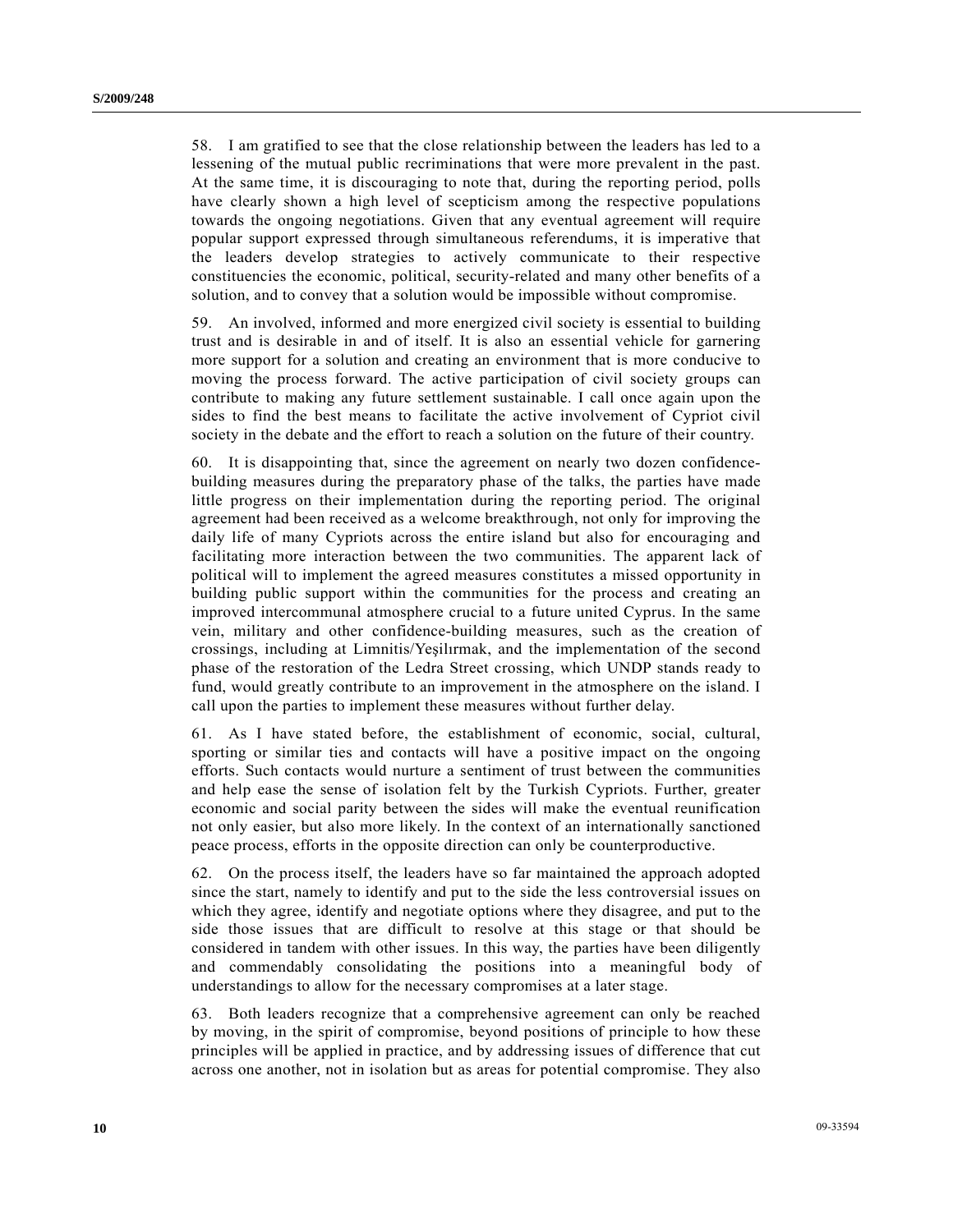recognize that a lasting solution to the Cyprus problem will only be achieved through a negotiated settlement.

64. To this end, and to help bring the negotiations to a successful conclusion, the need to rationalize the process to deliver results becomes more pressing. The recent increase in the number of meetings at the level of representatives and experts, as a dedicated structure in support of the leaders, as well as the commitment of the leaders in early May to intensify this level of the talks, has been encouraging. As the leaders conclude the first reading, it will be necessary for them to give shape to the broader outline of an agreement which will naturally emerge. The representatives could play a useful role in taking this idea forward in a dynamic and interactive manner.

65. As indicated in the presidential statement (S/PRST/2009/10) adopted by the Security Council on 30 April, the Council has commended the leaders for their political leadership and warmly welcomed the progress made thus far. In my view, there is a clear expectation and desire on the part of the international community that the leaders continue to engage flexibly and constructively in the negotiations, with the aim of making decisive progress in the near future.

66. Based on the encouraging progress to date, I reiterate that the support of the United Nations to the process will remain unwavering under the leadership of my Special Adviser. The role of the United Nations is to accompany the parties and to assist and facilitate this Cypriot-owned process, as required; in this I will spare no effort. I remain fully prepared, at their request, to offer more assistance.

67. For the time being, and in the absence of a comprehensive settlement, I believe that UNFICYP continues to play a vital and unique role on the island, both as a stabilizing factor on the ground and as a source of substantive and administrative support for my good offices mission. I therefore recommend that the Security Council extend the mandate of the mission for a further period of six months, until 15 December 2009.

68. At the same time, in light of my earlier stated intention to keep all peacekeeping operations under review, and, more specifically, as the Security Council has reaffirmed in resolution 1847 (2008), I will continually keep the operations of UNFICYP under close review, taking into account developments on the ground and the views of the parties, and will revert to the Council with recommendations as appropriate for further adjustments to the UNFICYP mandate, force levels and concept of operations as soon as warranted.

69. In conclusion, I wish to express my gratitude to my Special Adviser, Mr. Downer; my Special Representative and Chief of Mission, Mr. Zerihoun; the Force Commander, Rear Admiral Mario César Sánchez Debernardi; and to the men and women serving in UNFICYP and the good offices mission for the efficiency and dedication with which they have discharged the responsibilities entrusted to them by the Security Council.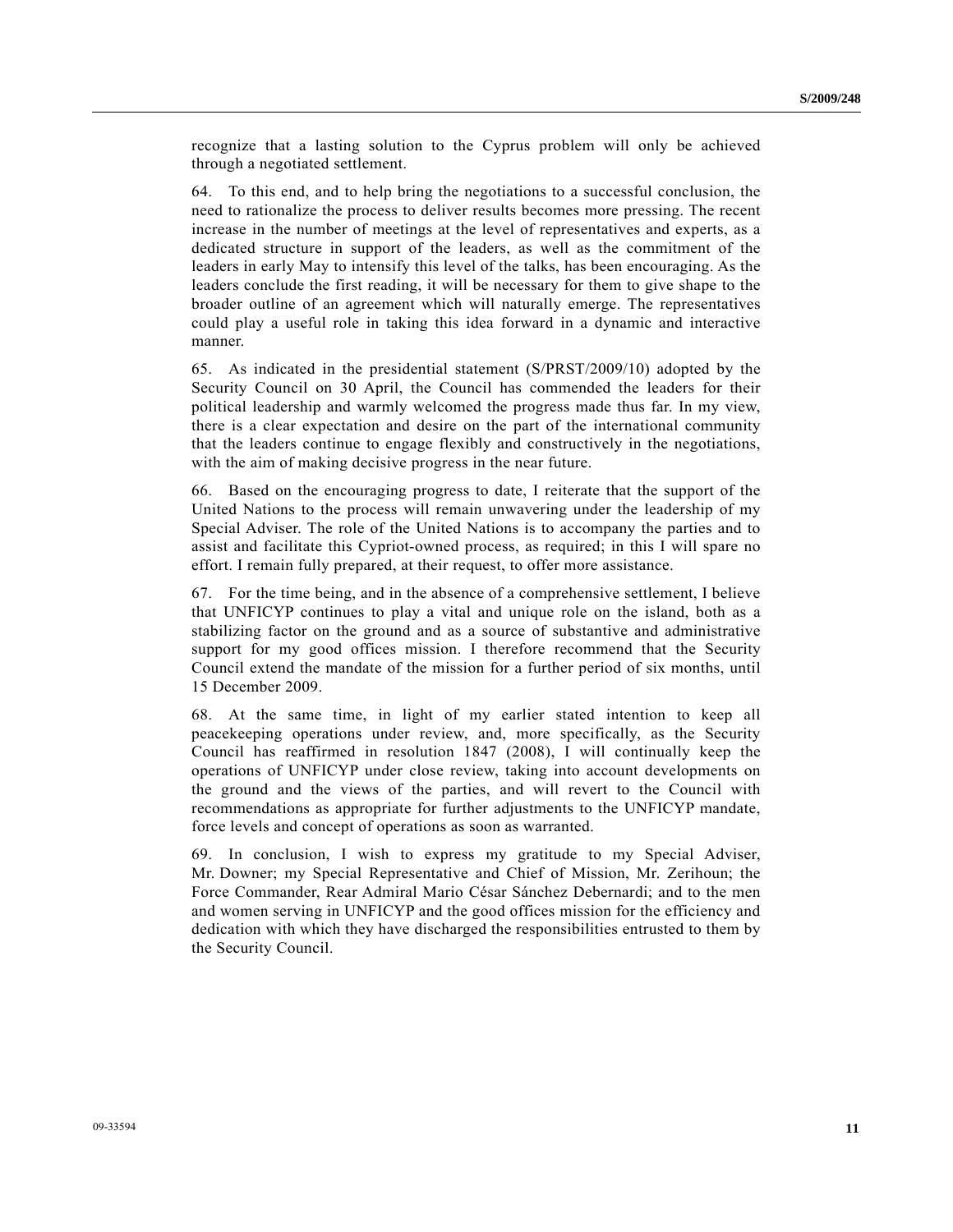## **Annex**

# **Countries providing military and civilian police personnel (as at 10 May 2009)**

| Country                | Military personnel           |
|------------------------|------------------------------|
| Argentina*             | 295                          |
| Austria                | $\overline{4}$               |
| Canada                 | 1                            |
| Hungary                | 84                           |
| Peru**                 | $\overline{c}$               |
| Slovakia***            | 200                          |
| United Kingdom         | 273                          |
| <b>Total</b>           | 859                          |
|                        | <b>United Nations police</b> |
| Argentina              | 3                            |
| Australia              | 15                           |
| Bosnia and Herzegovina | 3                            |
| Croatia                | 4                            |
| El Salvador            | 8                            |
| India                  | 7                            |
| Italy                  | $\overline{4}$               |
| Ireland                | 18                           |
| Netherlands            | $\overline{7}$               |

\* The Argentine contingent includes soldiers from Chile (15), Paraguay (14) and Brazil (1).

 **Total 69** 

\*\* Peru is using one vacant Canadian and one British post in HQ UNFICYP.

\*\*\* The Slovakian contingent includes soldiers from Croatia (4).